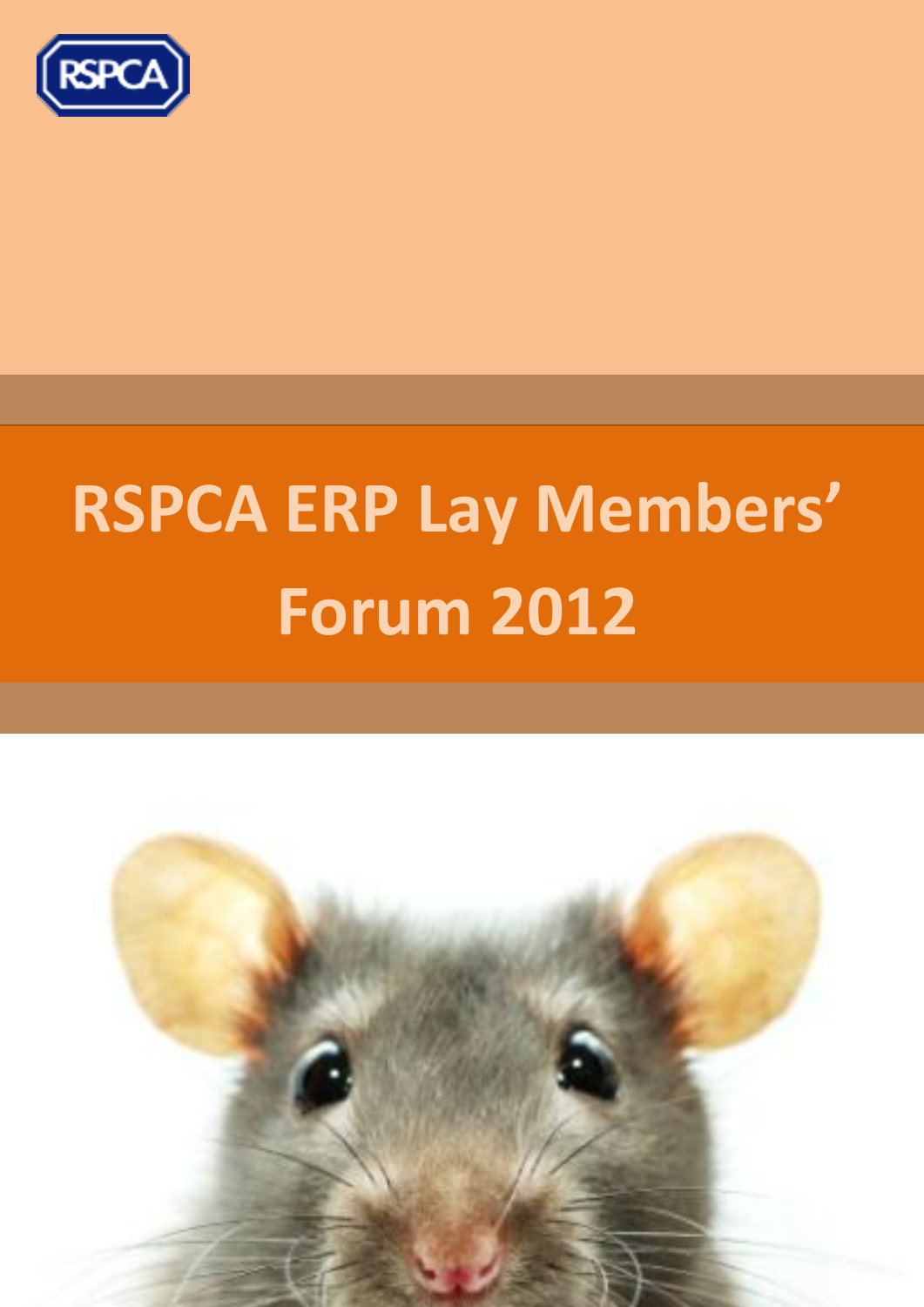# **RSPCA ERP LAY MEMBERS' FORUM 2012 Tuesday 11th December 2012, The Royal Society**

# **Chair: Maggy Jennings**

## **10.30 Registration and coffee**

### **11.00 Welcome and introduction**

## **Transposition of the EU Directive into UK law**

- **11.05 Transposition of the Directive into UK law: summary of what is to happen and how it impacts on the ERP** *David Buist and Anne-Marie Farmer, Home Office*
- **11.35 Q&A/discussion session**
- **11.50 The importance of severity classification under the new Directive: what the new requirements will mean for the UK** *David Anderson, European Commission*
- **12.10 Q&A/discussion session**
- **12.20 Views from the animal care staff and Named Persons perspective** *Ken Applebee, Kings College London*
- **12.40 Animal Welfare and Ethical Review Bodies (AWERBs) and the new National Committee (NC): opportunities and challenges** *Jane Smith, Boyd Group*
- **12.50 Gathering ideas on AWERBs and the NC (to continue over lunch)**

## **13.00 Lunch**

## **Implementing animal welfare and the 3Rs in practice**

- **14.00 Animal needs and animal welfare** *Robert Hubrecht, Universities Federation for Animal Welfare (UFAW)*
- **14.20 A practical case study: applying the 3Rs to nausea and vomiting research** *Paul Andrews, St George's, University of London*
- **14.40 Focus on GA animals: have passport, will travel!** *Kathleen Mathers, National Institute for Medical Research (NIMR)*
- **15.10 Summary of 'gathering ideas session' and AOB**

### **15.30 Close**

Cover photo © istock.com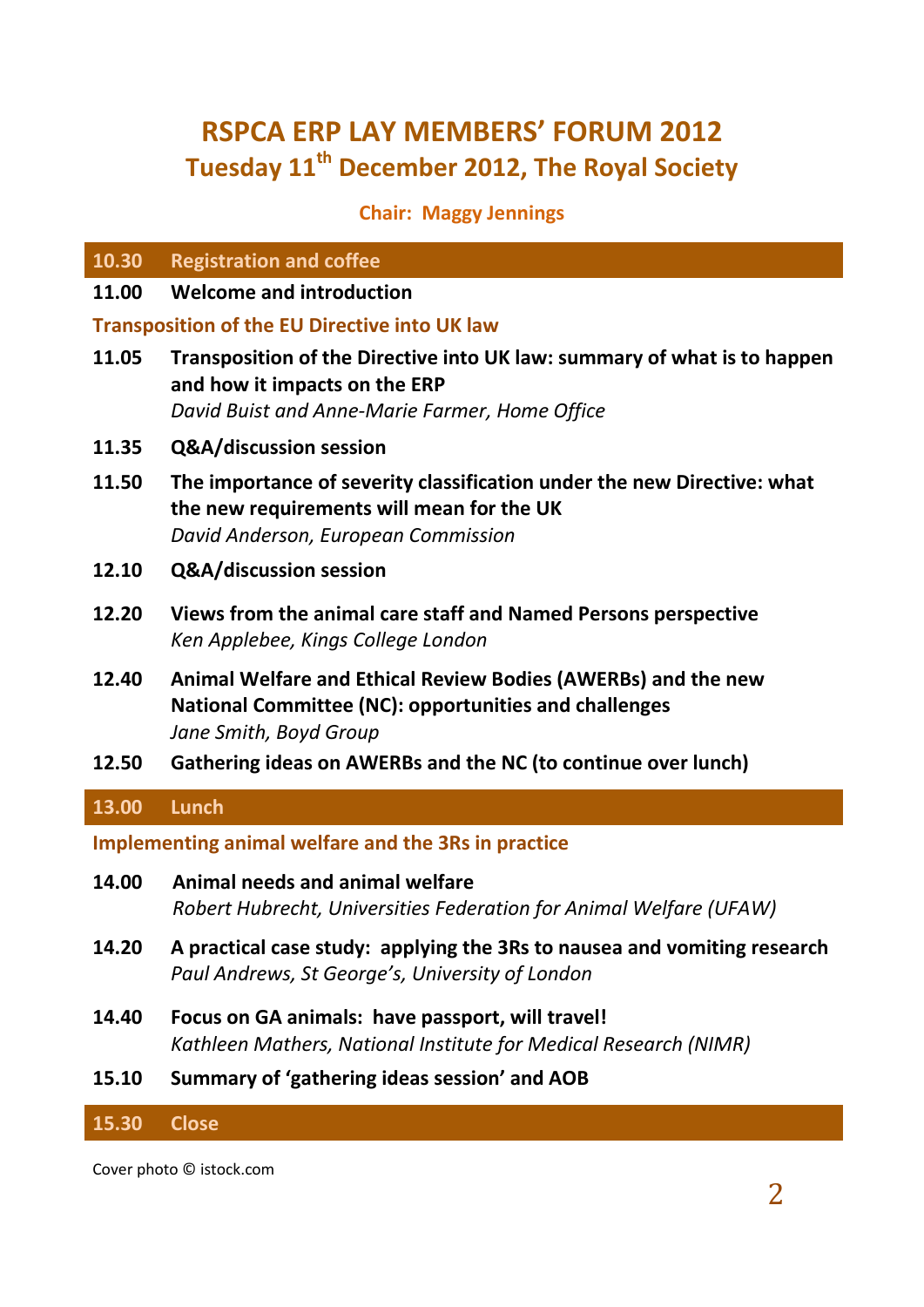# **Transposition of the Directive into UK law: a summary of what is to happen and how it will impact on the ERP**

# *David Buist and Anne-Marie Farmer, Home Office*

This presentation will provide an overview of the similarities and differences between the current UK regulations and the requirements of the new EU directive as they will be implemented by the Animals (Scientific Procedures) Act 1986 Amendment Regulations 2012. Changes that impact directly and indirectly on the ethical review process and its transition to an Animal Welfare and Ethical Review Body (AWERB) will be reviewed in more detail.

Finally, the mandatory composition and functions of the AWERB will be compared with those of the current ERP and the presentation will conclude by exploring how, and to what extent, current beneficial elements of the ERP that will not be mandatory might be retained.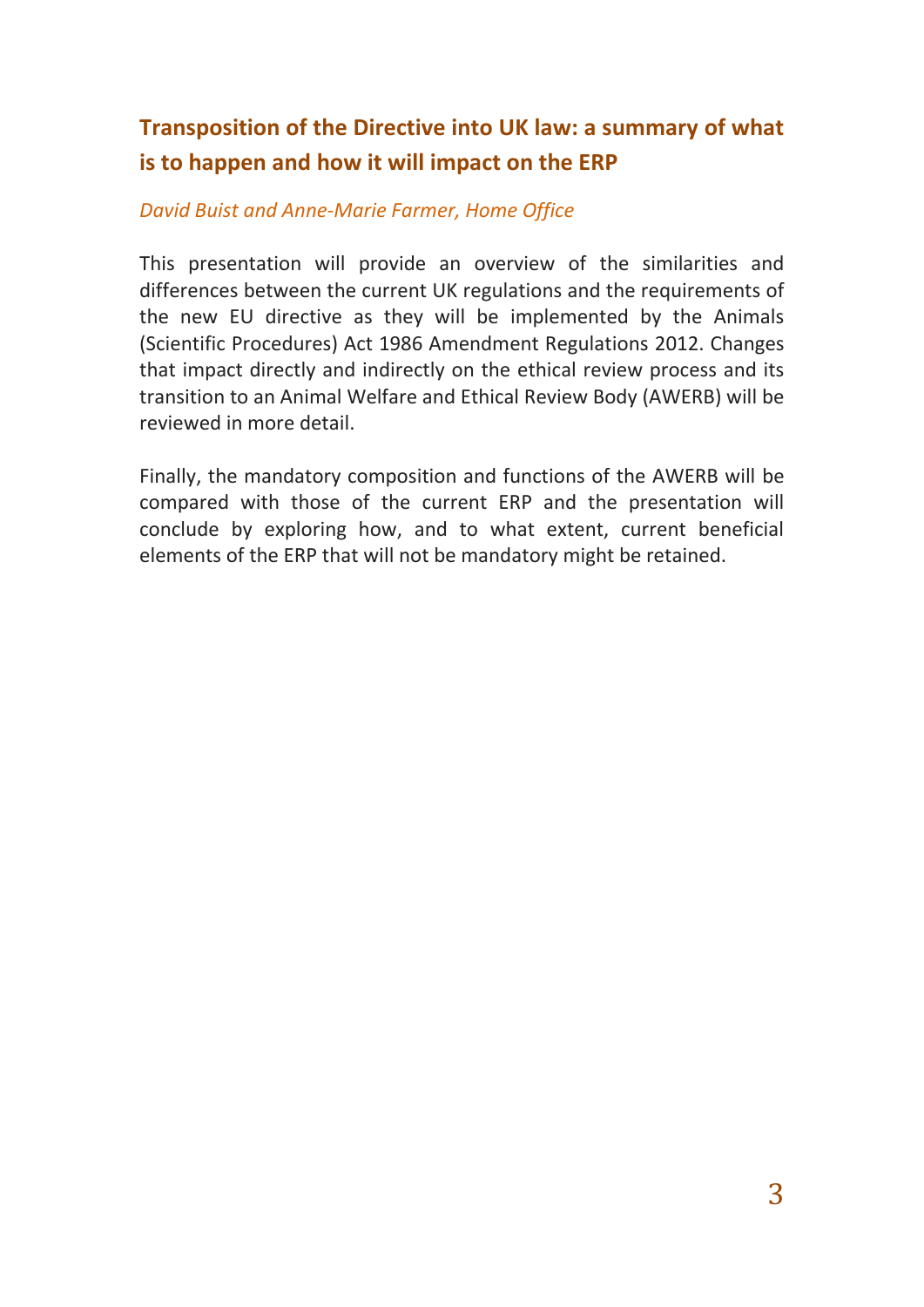# **The importance of severity classification under the new Directive: what the new requirements will mean for the UK**

## *David Anderson, European Commission*

Directive 2010/63/EU regulating scientific procedures on animals, has introduced a number of requirements which are new to many member states. To assist member states and the scientific community with implementation of the Directive, the Commission has hosted a series of Expert Working Groups (EWGs) to prepare some additional guidance on certain aspects of the Directive, such as statistical reporting, education and training and retrospective severity assessment. The latter is the subject of this presentation. General recommendations from the Expert Working Group were agreed by the member states earlier this year, and the group continues to work on preparing some illustrative examples of the "severity process".

The Directive requires that a *prospective* assessment is made of the severity of each procedure in a project and that a *severity classification* is assigned. This may be either "non-recovery", "mild", "moderate" or "severe". An annex to the Directive (Annex VIII) provides guidance on the factors to be taken into account in the consideration of *prospective* severity and provides some examples in each severity category.

In addition, there is a new requirement that the *actual severity* of the pain, suffering, distress or lasting harm *experienced by the animal* must be reported for publication in the annual Home Office statistics. At present, only the *prospective assessment* of severity of the *project* (as opposed to procedures), made at the time of the project evaluation is reported. The actual severity of any previous procedures will also be a key consideration in determining whether or not an animal can be *reused* in further procedures.

Prospective review of project proposals and classification of severity are new requirements for many member states, providing opportunities to improve the quality of science and welfare throughout the EU. The reporting of the actual suffering experienced by the animals should provide greater transparency and understanding of the impact of scientific procedures on animal welfare.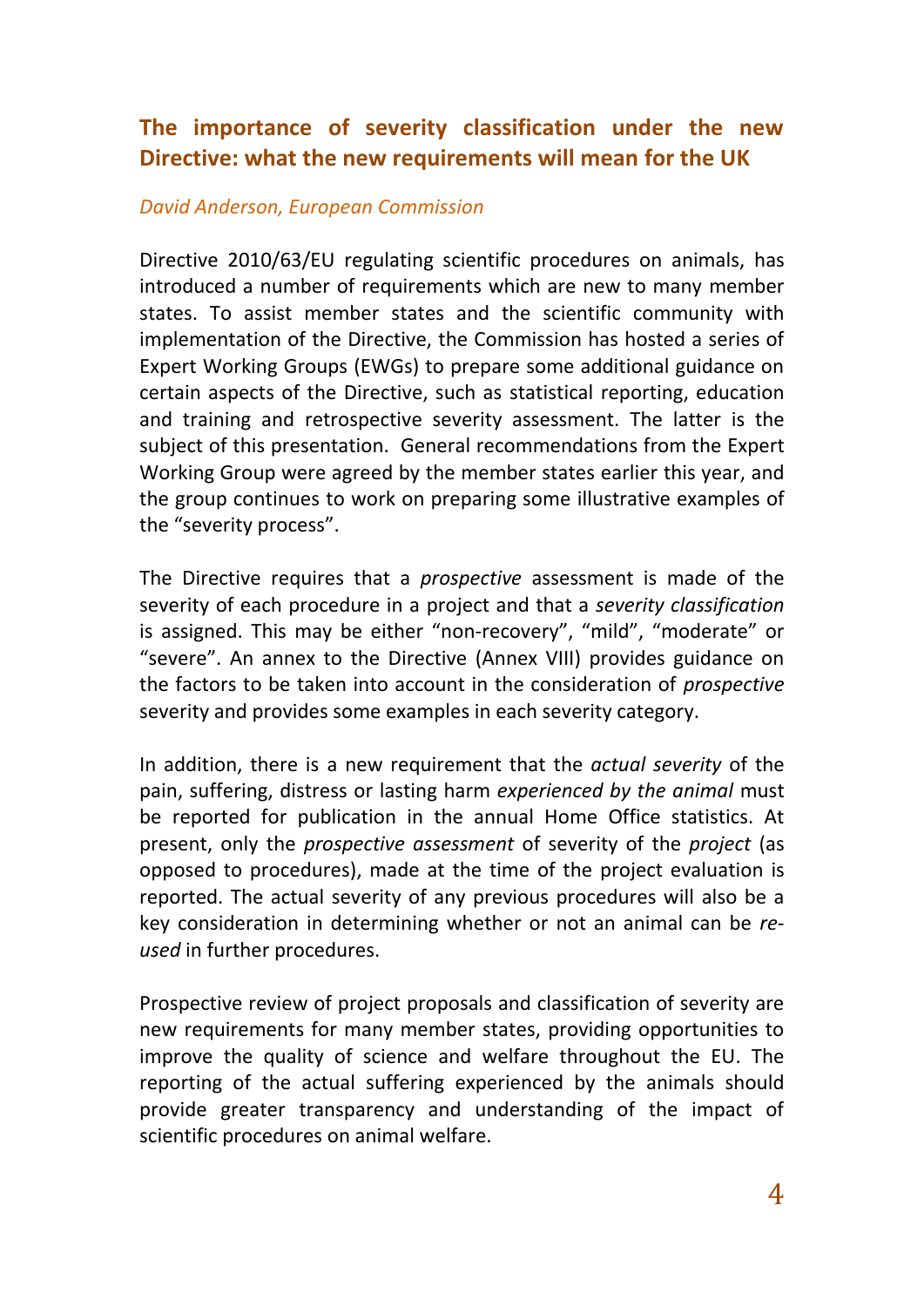However, a common understanding of severity and a consistent approach to assessment is necessary to promote a level playing field for scientists (and animals) and to generate meaningful statistical reports. The Animal Welfare and Ethical Review Body (AWERB) in the UK is ideally placed to promote a common approach to severity at an establishment level.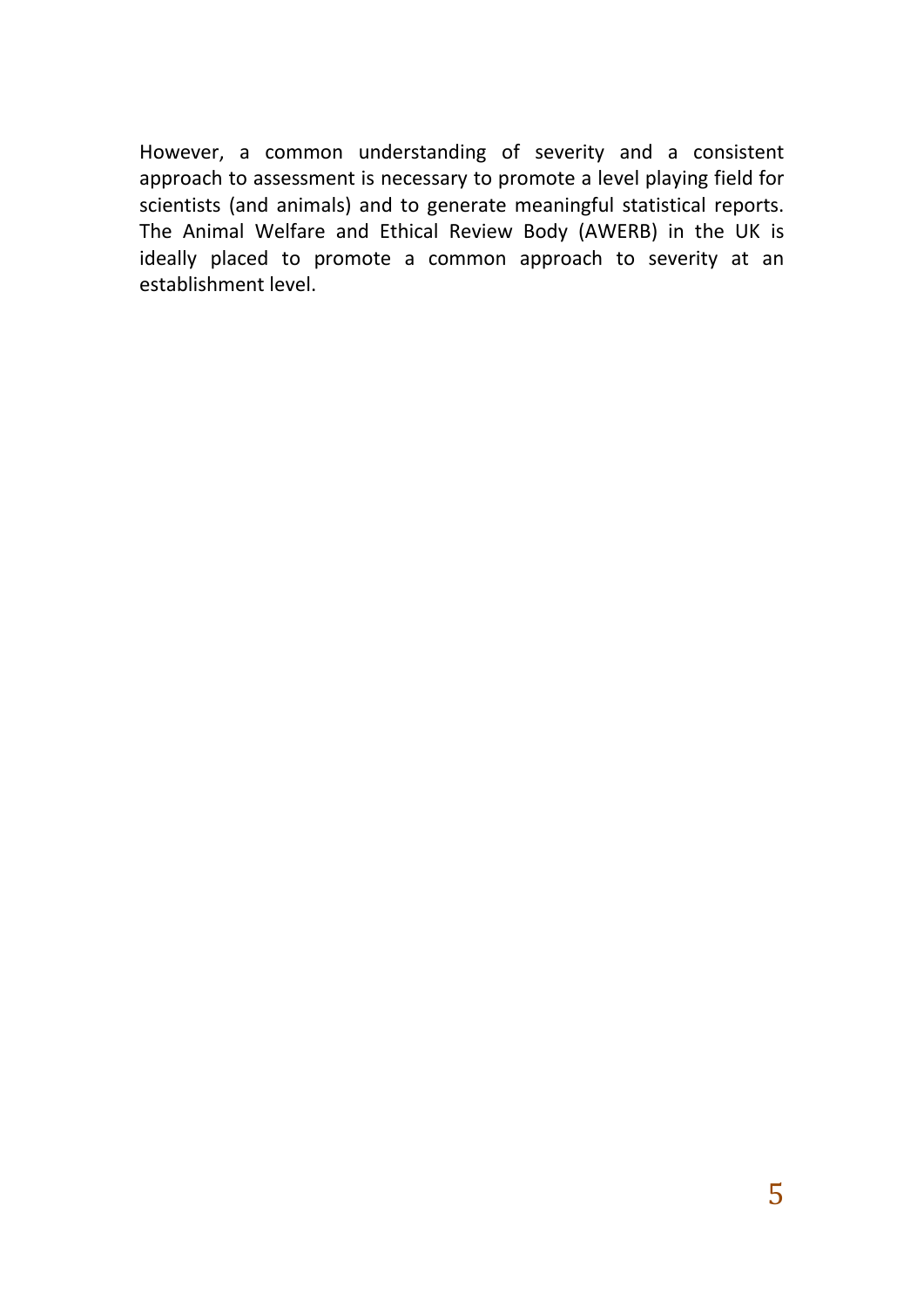# **Views from the animal care staff and Named Persons perspective**

## *Ken Applebee, Kings College London*

Named Animal Care and Welfare Officers (NACWOs) have a pivotal role to play in the Local Ethical Review Process (LERP), which will be known from 2013 as the Animal Welfare and Ethical Review Body (AWERB).

For many NACWOs it may be an extremely difficult transition from the animal facility to what is often a formalised committee environment. Some NACWOs may feel uneasy dealing with specialist scientific jargon or extremely complex experimental protocols. However, given the opportunity and with encouragement, NACWOs have a wealth of experience and can contribute in their own area of expertise, namely the care and welfare of animals in science and its contribution to refinement.

I will provide some insight into what motivates the animal care staff and NACWOs in particular. Also I will illustrate a number of similarities between NACWOs and Lay Persons on the LERP.

Finally I will touch on how NACWOs can work within a team including Named Veterinary Surgeons, Certificate Holders, and of course Project and Personal Licence Holders.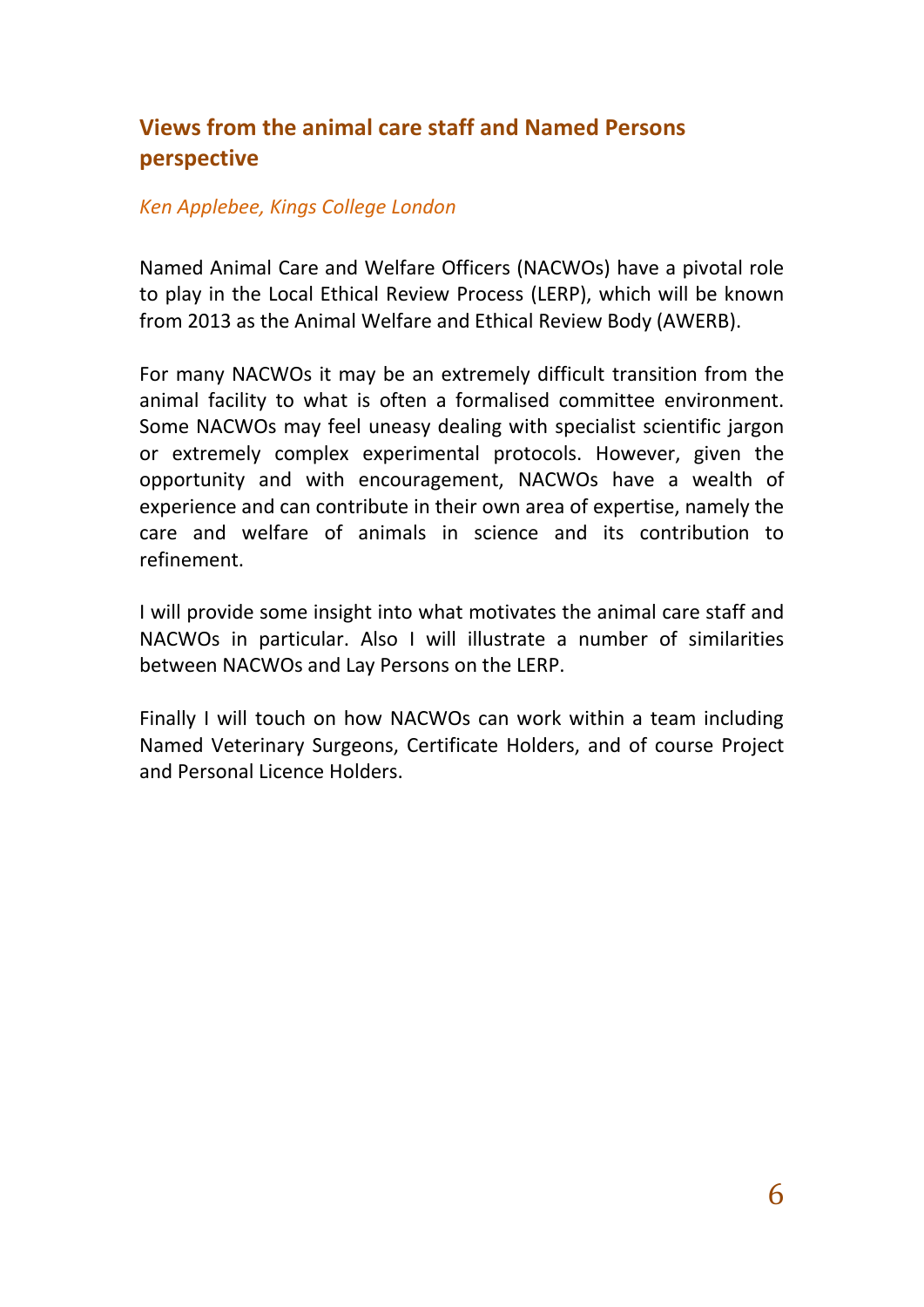# **Animal Welfare and Ethical Review Bodies and the new National Committee: opportunities and challenges**

## *Jane Smith, Boyd Group*

Current UK regulations provide two specific opportunities for external input, including lay perspectives, in matters related to the care and use of laboratory animals: (i) at an institutional level, via local ERPs; and (ii) at a national level, via the Animal Procedures Committee (APC) - both of which are set to change in response to requirements under the new EU Directive.

The new *Animal Welfare and Ethical Review Bodies* (AWERBs) will have to carry out the tasks listed in the Directive, which are broadly similar to the functions of existing ERPs - see Box 1 below. The APC will be replaced by a new *National Committee for the Protection of Animals Used for Scientific Purposes* (NCPASP), which will have the functions shown in Box 2. Membership of the Committee is not yet specified.

#### Box 1

#### AWERB tasks

- Advise staff on matters related to animal welfare (supply, accommodation, care and use)
- Advise and keep staff informed on the application of the Three Rs
- Establish and review processes for monitoring, reporting & follow-up on animal welfare
- **•** Follow the development and outcome of projects
- Advise on re-homing schemes

#### Box 2 NCPASP functions

- Advise the Home Office and AWERBs on acquisition, breeding, accommodation, care and use of animals and ensure sharing of best practice
- Exchange info on operation of AWERBs and project evaluation and share best practice within the EU
- *No details of membership*

This session (to be concluded at the end of the Forum) will provide an opportunity to discuss the opportunities and challenges afforded by these new arrangements, and in particular to gather thoughts and ideas on:

- (i) What lay people hope the new national Committee will achieve (including how it should relate to AWERBs); and
- (ii) How, as we move to AWERBs, current ERP practices might be developed, to enhance their effectiveness and efficiency.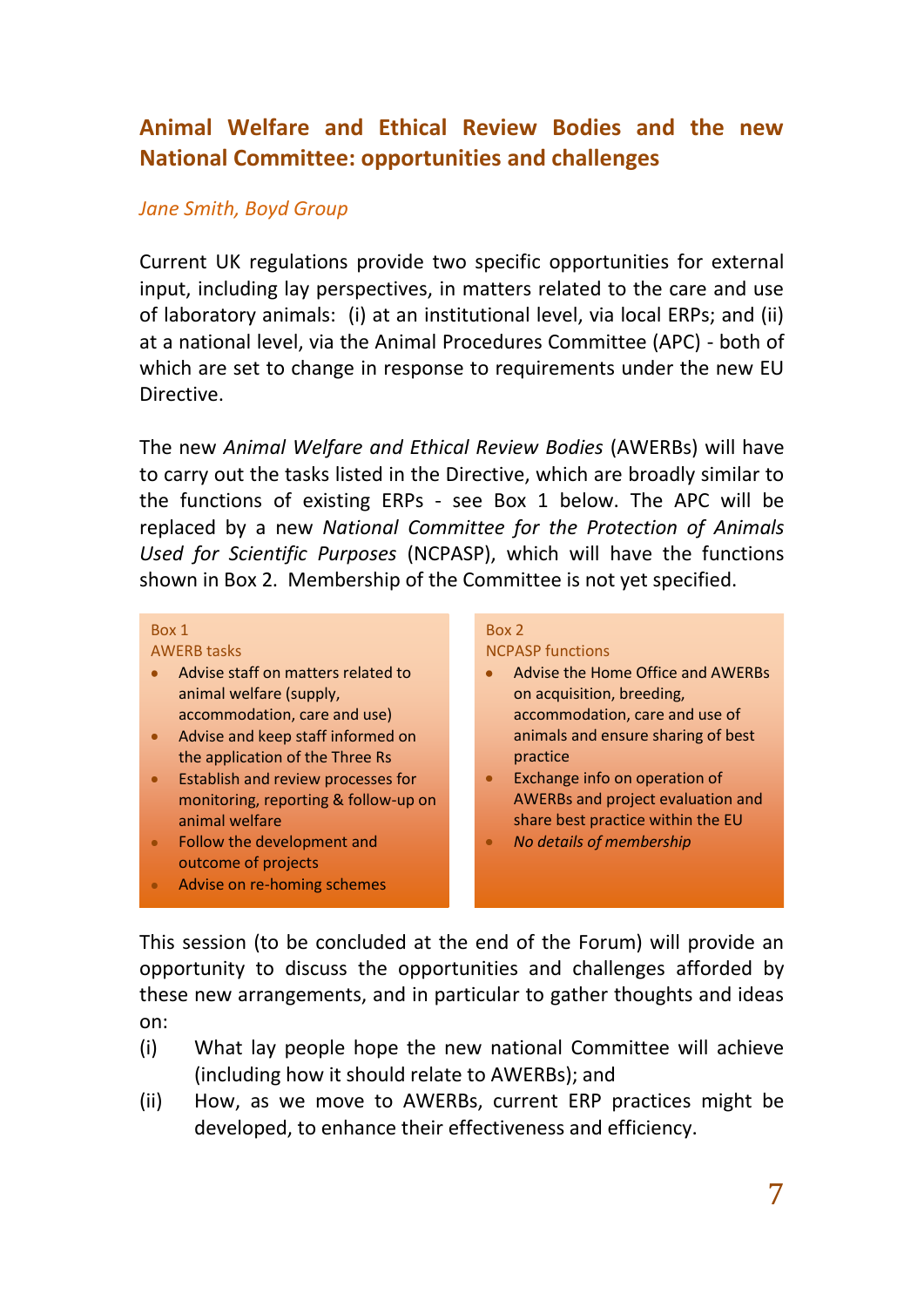# **Animal needs and animal welfare**

# *Robert Hubrecht, UFAW*

Animals used in research should be kept in conditions that as far as possible meet their needs and provide good welfare. This is required by legislation (UK and European Directive 2010/63/EU), is necessary on ethical grounds and advisable on scientific grounds as data collected from the animals is less likely to be biased by stress and show less variability. Animal needs are the product of evolution, experience and selection, and establishing them often requires high-quality research to avoid the perils of uncritical anthropomorphism.

Assessing welfare also requires expertise, and while various measures can be used to inform welfare decisions, assessing an animal's welfare is just that - an assessment. Husbandry decisions should be informed by knowledge of animals' natural history but provisions do not necessarily need to be naturalistic. Members of the ERP can contribute to an institutions animal care standards by taking an active interest, visiting the animal unit, and asking questions about animal care and sourcing and staff training.

# **References**

- 1. Hubrecht, R. & Kirkwood, J. (eds.) (2010) *The UFAW Handbook on the Care and Management of Laboratory and Other Research Animals,*  Oxford, Wiley-Blackwell.
- 2. Young, R. J. (2003) *Environmental Enrichment for Captive Animals,*  UFAW Animal Welfare Series, Oxford, Blackwell.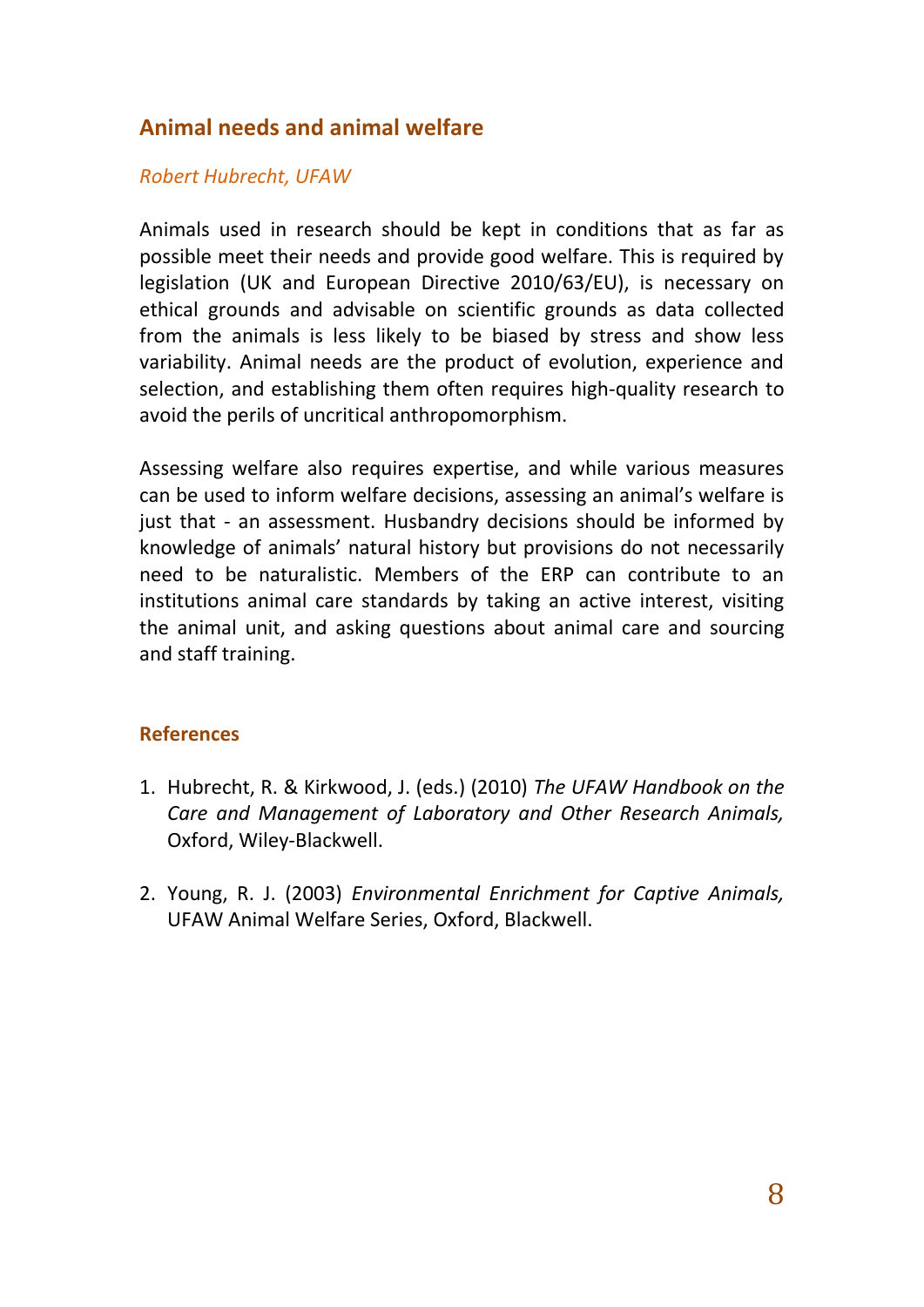# **Applying the 3Rs to nausea and vomiting research**

# *Paul L. R. Andrews, St George's, University of London*

Nausea is an unpleasant sensation associated with the urge to vomit [1]. Vomiting is a reflex in which the stomach contents are forcibly ejected via the mouth. Rodents and rabbits are incapable of vomiting, but other laboratory mammals (e.g. dogs, ferrets) can vomit just as humans do hence vomiting can be studied directly in animals [2]. Nausea, on the other hand, is a sensation that is difficult to identify even in other humans, except through verbal description.

This means that animal studies must rely on indirect methods to detect nausea (e.g. behaviour and/or chemical 'markers' in blood samples), working on the *assumption* that animals experience a sensation similar to nausea in humans [1,3]. Nausea and vomiting are generated by the brain in response to nerve signals from the gut (e.g. due to presence of toxins in food, some drugs) or the balance system in the ear (e.g. motion sickness), and also as a result of the impacts of certain drugs on the brain itself (e.g. opiates such as morphine).

As the above discussion suggests, nausea and vomiting (N&V) are both complex 'whole body' responses to specific stimuli. For this reason, it might be assumed that scientific studies of N&V will *necessarily* require 'whole bodies' - human or animal - and that replacement by other methods will be very difficult or impossible. However, in recent years, there has been progress in developing imaginative alternative approaches (encompassing all 3Rs), even in this challenging area.

# **Why study N&V?**

The aims of animal experiments in this area, which involve experimentally causing animals to experience N&V, include:

- identifying novel anti-emetic medicines to control N&V caused by, for example, anti-cancer chemotherapy or general anaesthesia (for human and veterinary use);
- understanding why some potential new medicines induce N&V as side effects, to help identify compounds that cause N&V as soon as possible in drug development*,* before human studies;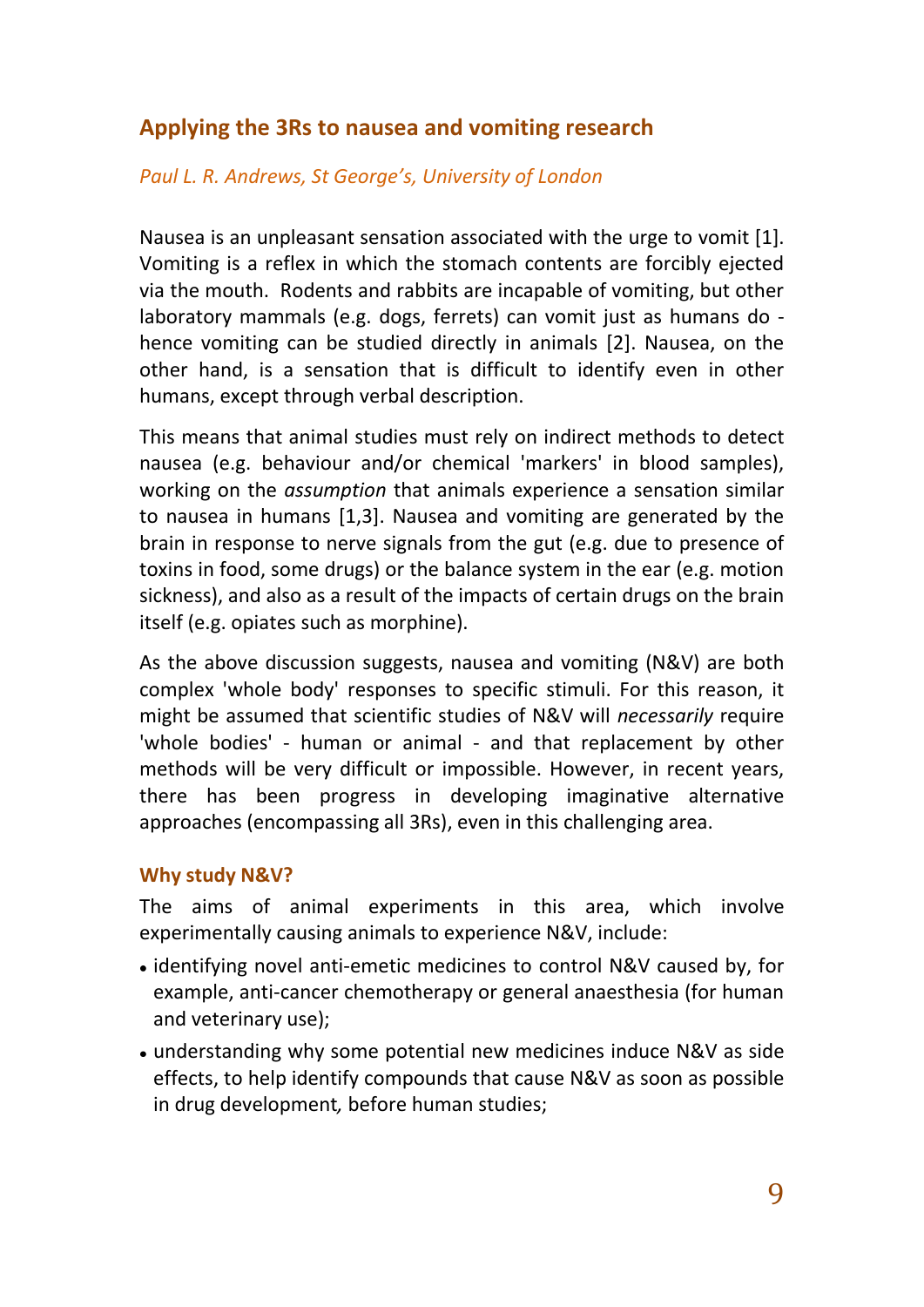identifying behavioural and chemical 'biomarkers' of nausea in animals, which may be an underestimated welfare issue in research and veterinary settings. Biomarkers could also be useful for patients who may be suffering from nausea but are unable to report it (e.g. in paediatrics).

# **3Rs approaches**

An NC3Rs workshop that brought scientists together to think imaginatively and creatively about replacing animals in N&V studies proposed a number of non-animal approaches (both *in silico* (computer) and *in vitro* (test-tube) studies) which, in the early stages of development of new medicines, could be used to identify compounds likely to cause N&V and remove them from further development – so in turn reducing the number of compounds that may need to be studied in animals further down the development pipe-line [3]. Examples include development of:

(i) a **predictive algorithm** for identifying compounds likely to cause N&V, based upon systematic analysis of literature [4,5] (though lack of human data to compare with animals hampers progress);

(ii) using **social amoeba** (unicellular organism) to identify emetic, bitter or pungent- tasting molecules [6];

iii) *in vitro* studies of **human gut tissue** to identify the effects of molecules implicated in nausea [7].

Also, as contributions to refinement:

a) using **telemetry** in the established ferret emesis model, to study biomarkers of nausea used in humans (e.g. electrogastrogram [8]) and;

b) **brain imaging** of humans experiencing nausea. These studies [9] have begun to identify the brain pathways that lead to nausea and will enable refinement and reduction of animal studies aimed at identification of novel anti-emetic drugs.

# **References**

1. Stern, R. M., Koch, K. L., Andrews, P.L.R. (2011). Nausea: Mechanisms and Management. New York, Oxford University Press Inc. pp.462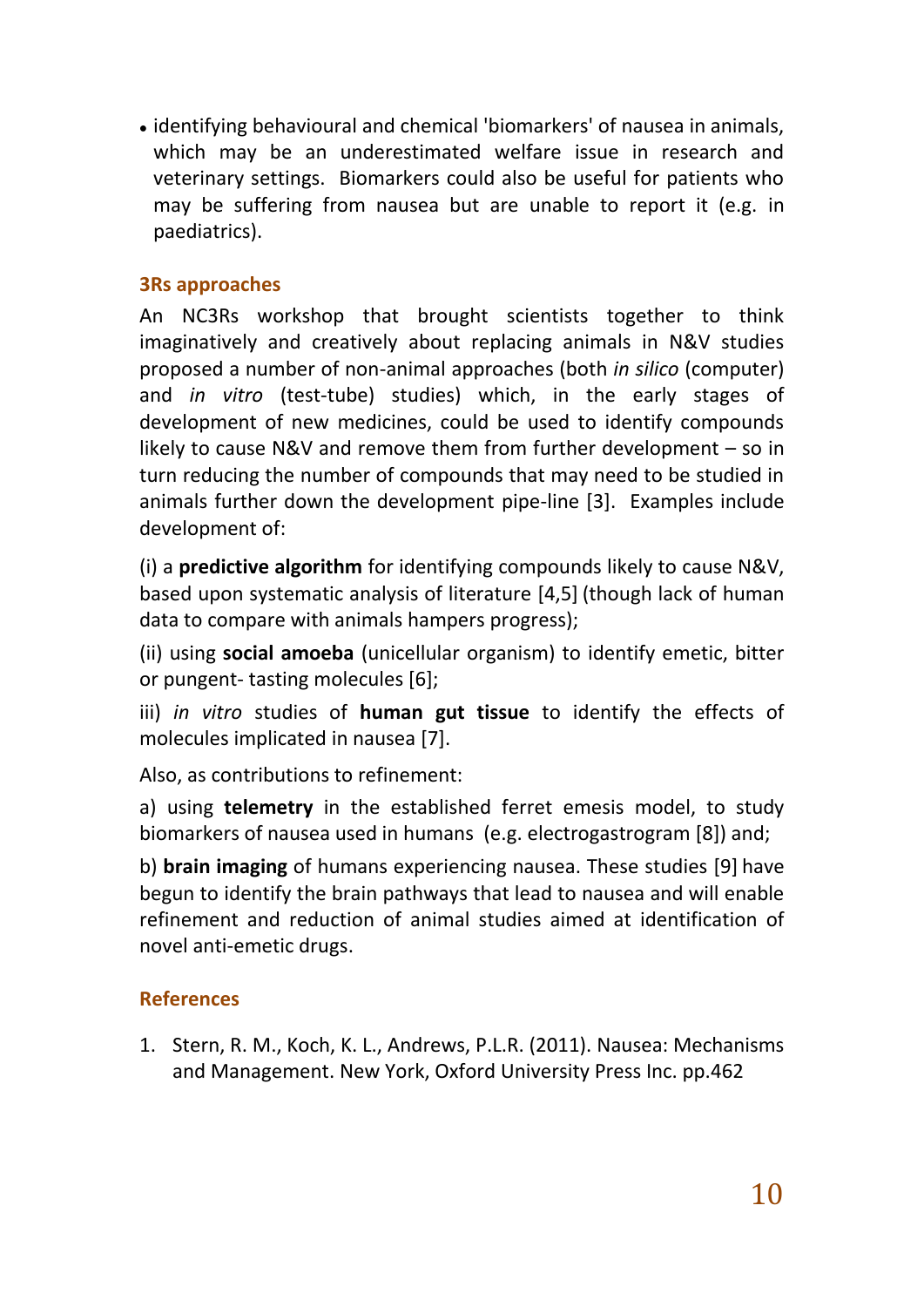- 2. Sanger, G.J., Holbrook, J.D., Andrews, P.L.R. (2011). The translational value of rodent gastrointestinal functions: a cautionary tale. Trends Pharmacol. Sci., 32, 402-409.
- 3. NC3Rs workshop. Holmes, A. M., Rudd, J. A., Tattersall, F. D., Aziz, Q. & Andrews, P. L. R. (2009). Opportunities for the replacement of animals in the study of nausea and vomiting. Br. J. Pharmacol., 157, 865-80.
- 4. Funded by NC3Rs & Pfizer Inc. See for example: Percie du Sert, N., Holmes, A. M., Wallis, R., Andrews, P. L. (2012). Predicting the emetic liability of novel chemical entities: a comparative study. Br. J. Pharmacol., 165, 1848-67.
- 5. Percie du Sert, N., Rudd, J. A., Apfel, C. C., Andrews, P. L. (2011). Cisplatin-induced emesis: systematic review and meta-analysis of the ferret model and the effects of 5-HT(3) receptor antagonists. Cancer Chemother. Pharmacol., 73, 667-86.
- 6. Project led by Prof. R. Williams at RHUL, UFAW funded; see also NC3Rs CRACK IT Solutions. Robery, S., Mukanowa, J., Percie du Sert, N., Andrews, P.L.R., Williams, R.S. (2011). Investigating the effect of emetic compounds on chemotaxis in Dictyostelium identifies a nonsentient model for bitter and hot tastant research. PLoS one, 6, e24439.
- 7. E.g. vasopressin. Study lead by Prof. G Sanger at QMUL. Broad, J., Andrews, P. L., & Sanger, G. J. (2012). Vasopressin contracts isolated human stomach: possible role in nausea? Gut, 61, A297-A298. doi:10.1136/gutjnl-2012-302514d.3
- 8. Percie du Sert , N., Chu, K. M., Wai, M. K., Rudd, J. A., Andrews, P. L. (2009). Reduced normogastric electrical activity associated with emesis: a telemetric study in ferrets. World J. Gastroenterol., 15, 6034-43.
- 9. Project led by Prof. Q. Aziz at QMUL, funded by NC3Rs. Ng, K. S., Coen, S. J., Chua, Y. C., Ban, V. F., Gresty, M. A., Sanger, G. J., Andrews, P.L.R, . Aziz, Q. (2012).Studies of the psychophysiological markers and the brain processing of nausea in healthy humans using a novel virtual reality video. Gut, 61, A317-A318. doi:10.1136/gutjnl-2012-302514d.51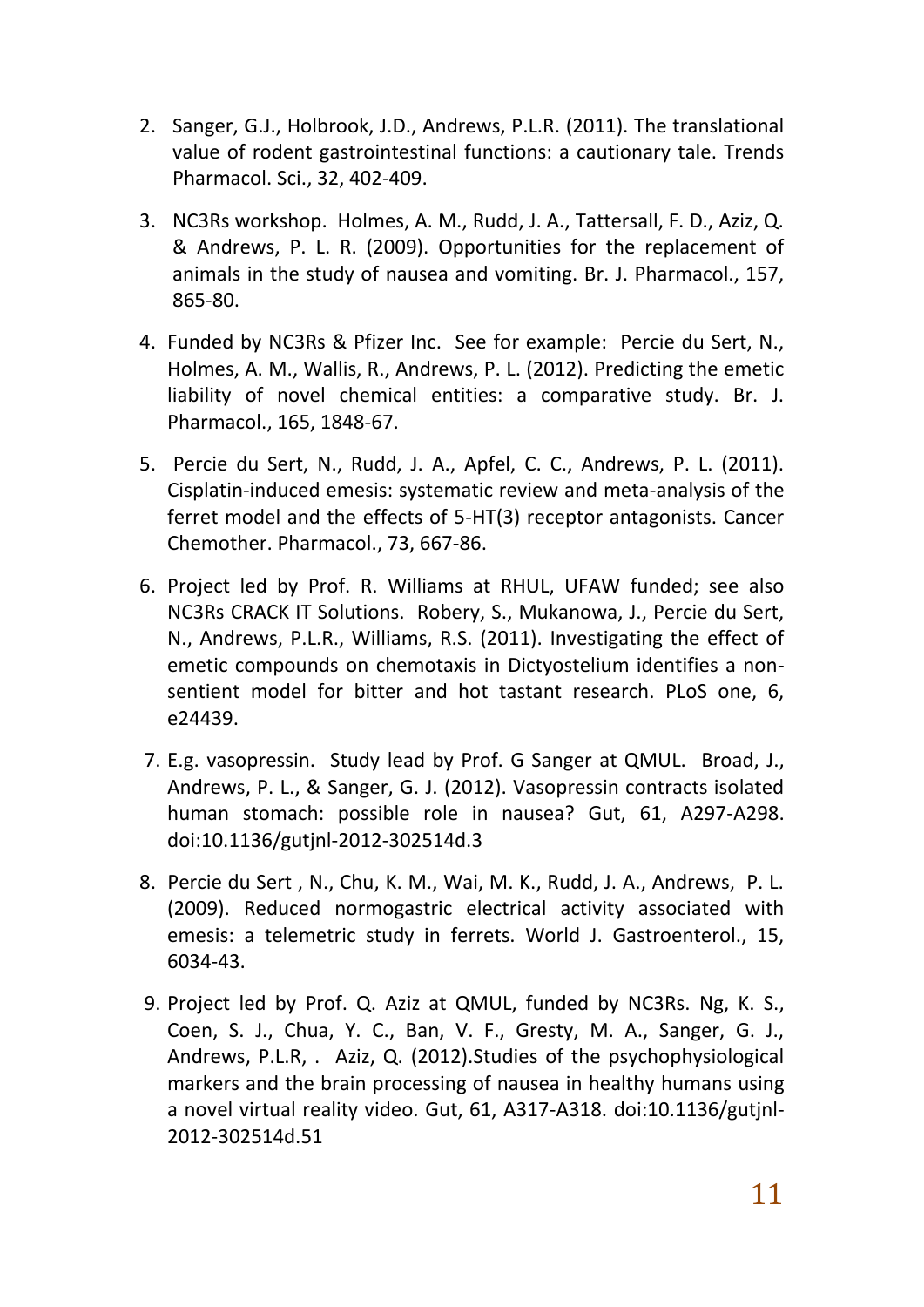# **Focus on GA animals: have passport, will travel!**

*Kathleen Mathers, Biological Services, MRC National Institute for Medical Research, London*

The use of genetically altered (GA) animals, particularly mice, is now commonplace in the UK and worldwide. The generation, maintenance and use of these animals, however, continues to raise scientific, ethical and logistical questions as well as providing challenges in implementing the 3Rs.

Using case studies from a large academic establishment this presentation will explore a number of these challenges and some important questions with which ERPs are regularly faced. Opportunities for applying reduction and refinement through the sharing and archiving of GA mice will be discussed. Maximising the health and welfare of animals throughout their life by collating and disseminating relevant scientific and husbandry information in the form of databases and the use of 'mouse passports' will also be considered. Together these initiatives, which continue to need promotion and uptake will ensure that worldwide travel of mice does not diminish welfare and consistent standards of care are achieved in all establishments sending and receiving mice.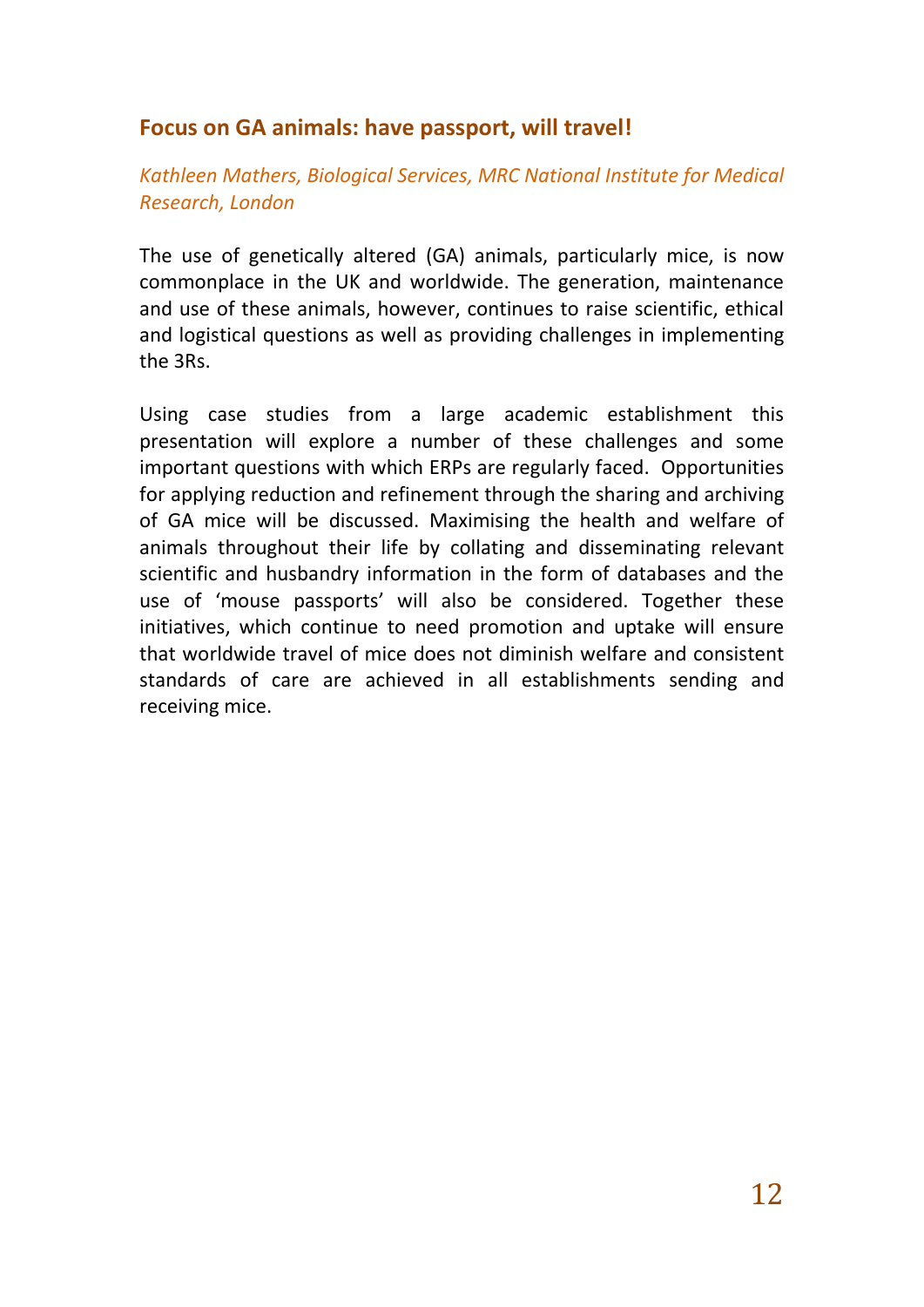**Notes …**

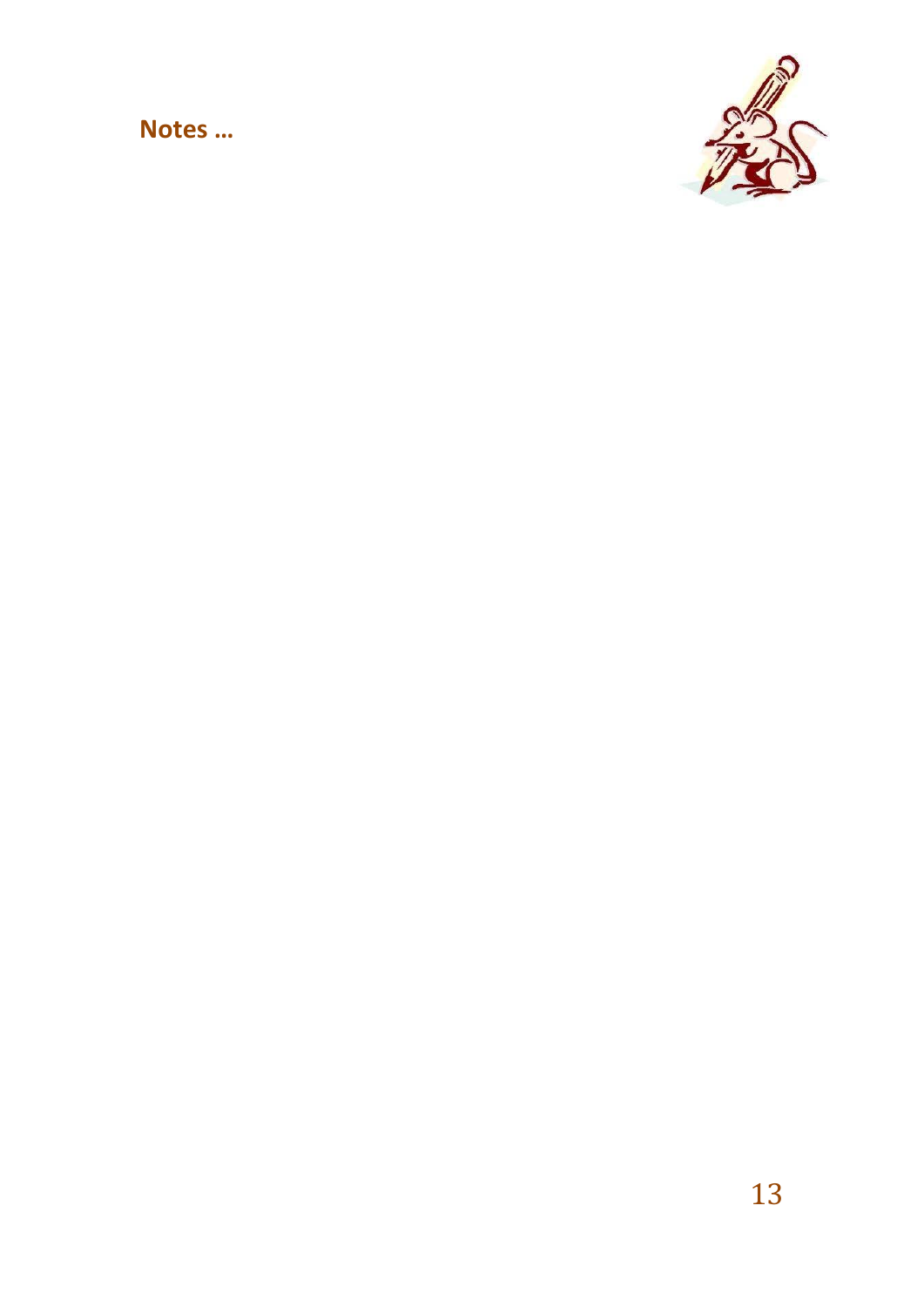**The RSPCA sees the involvement of lay perspectives as essential to the integrity of a successful ethical review process (ERP) and is committed to supporting and developing the role of lay members.**

The research animals department organises an annual meeting for lay and other members of local ERPs. The meeting provides a forum for people to come together and share experiences of their work. They combine presentations on some of the many important issues that ERPs cover, with opportunities for group discussion.

**For further information, see: www.rspca.org.uk/laymembers**

… where you can download two useful resources:

- **A resource book for lay members of Ethical Review Processes**, 2nd edition (2009). This is also available as a hard copy by emailing the address below.
- **Guiding principles on good practice for Ethical Review Processes**, 2nd edition (2010). This was produced by the RSPCA and Laboratory Animal Science Association (LASA) and sets out guidance on each of the seven functions of the ERP.

**Both documents will be updated to take account of the revised EU Directive and its transposition into UK law from January 2013.**



If you would like to register on our mailing list or have any questions regarding the ERP please email us at: **erp-laymembers@rspca.org.uk**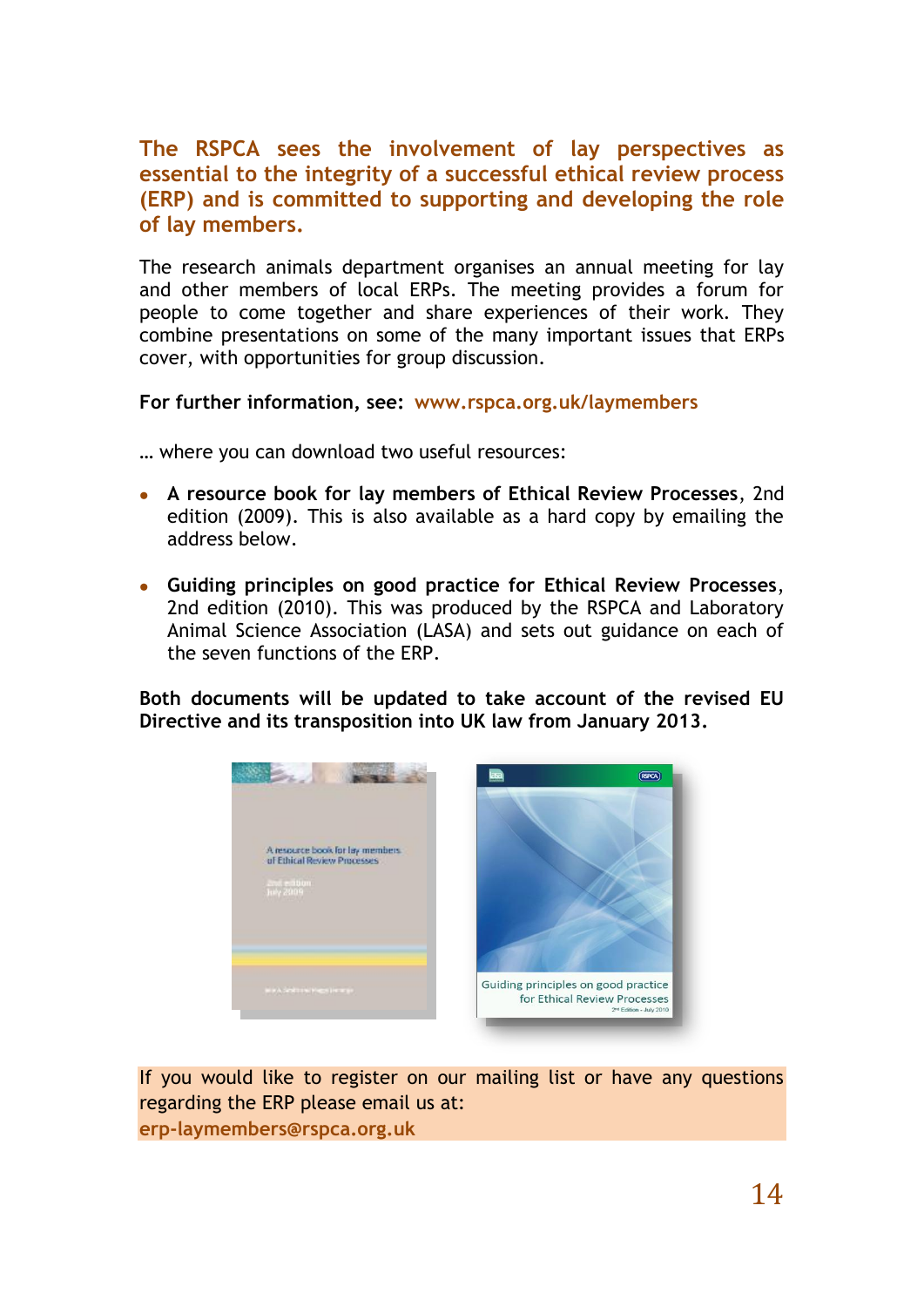# **On the RSPCA website:**



Our guidance notes on good practice for housing and care were all reviewed and updated in  $2011 -$  all are free to download from the RSPCA website (URL on the left of this page). Species currently included are:

| Mice            | <b>Rabbits</b> | Cattle          | Quail                 |
|-----------------|----------------|-----------------|-----------------------|
| <b>Rats</b>     | <b>Ferrets</b> | Sheep           | Pigeons               |
| <b>Hamsters</b> | <b>Dogs</b>    | Ducks and geese | Zebra finch           |
| Guinea pigs     | <b>Pigs</b>    | Domestic fowl   | <b>Xenopus laevis</b> |

There is also information on **cage cleaning mice and rats** and **humane killing**, with more to come including **welfare assessment**, so please check our site regularly.